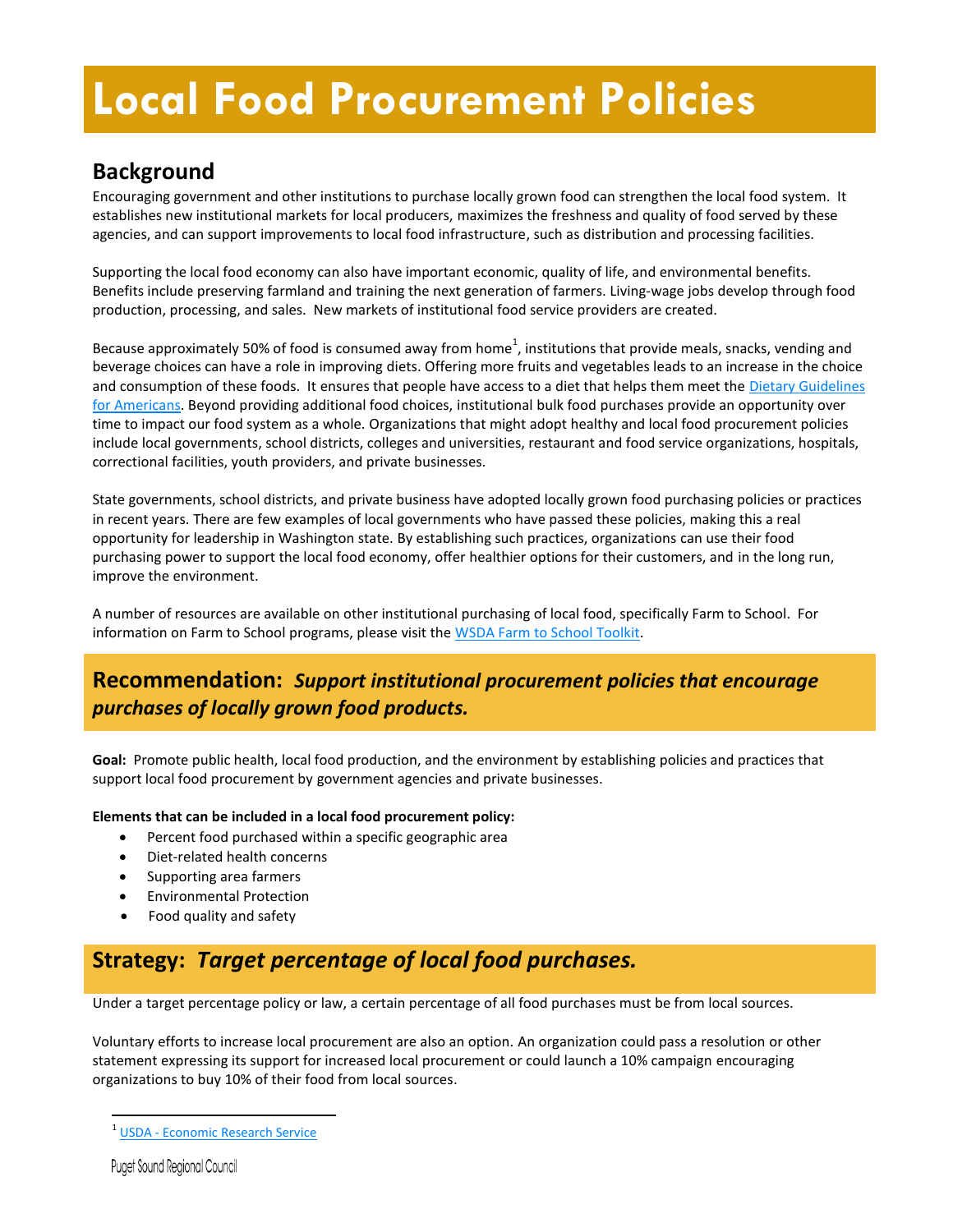## **Policy examples: Target local percentages**

[Illinois' Local Food, Farms, Jobs Act of 2009](http://www.ilga.gov/legislation/publicacts/fulltext.asp?Name=096-0579) set a goal that all state institutions purchase at least 20% of their food from local sources by 2020.

North Carolina State University's [The 10% Campaign](http://www.ncsu.edu/project/nc10percent/index.php) provides an example of encouraging organizations to buy 10% of their food from local sources.

# **Strategy:** *Mandated percent price preference.*

A law that mandates percent price preference requires locally-produced food to be purchased when the cost of the food is within a certain percentage of the price of similar from a conventional source.

### **Policy examples: Price preference**

#### **Alaska**

Any state entity or school district receiving state money must purchase its agricultural products from farms within the state as long as the in-state product costs no more than 7% above similar out-of-state products and the in-state product is of the same quality [\(ALASKA STAT. ANN. § 36.15.050\(a\)](http://www.legis.state.ak.us/basis/statutes.asp?title=03) ).

#### **Massachusetts**

Their law requires all state agencies purchasing agricultural products (defined to include processed foods and seafood) to prefer products grown in the state or end products made using products grown in the state. When given the choice between Massachusetts-produced products and those from out of state, state agencies are required to buy the local products as long as they are not more than 10% more expensive than the out of state choices. (MASS. GEN. LAWS ch. 7, § [23B\(a and c\)\)](http://www.malegislature.gov/Laws/GeneralLaws/PartI/TitleII/Chapter7/Section23B).

# **Strategy:** *Discretionary geographic price preference or general geographic preference.*

States can specify that state agencies have discretion to spend more on local products over out-of-state products using a discretionary geographic preference law. States are not required to purchase local, but can do so, even if the cost of the local product is higher.

## **Policy example: Geographic preference**

Using a local food procurement statute, [Montana](http://growmontana.ncat.org/docs/SB0328.pdf) gave broad discretion to state institutions (including agencies, schools, prisons, universities, hospitals, etc.) to purchase Montana-produced food directly from farmers and other producers rather than going through the state's standard procurement procedures.

# **Strategy:** *Comprehensive plan policies to promote local food procurement*

Local food procurement can be reinforced through goals and policies in the comprehensive plan. The 2012 King County Countywide Planning Policies included a new policy statement regarding institutional procurement of local food; jurisdictions in King County in particular should consider how to address this new policy.